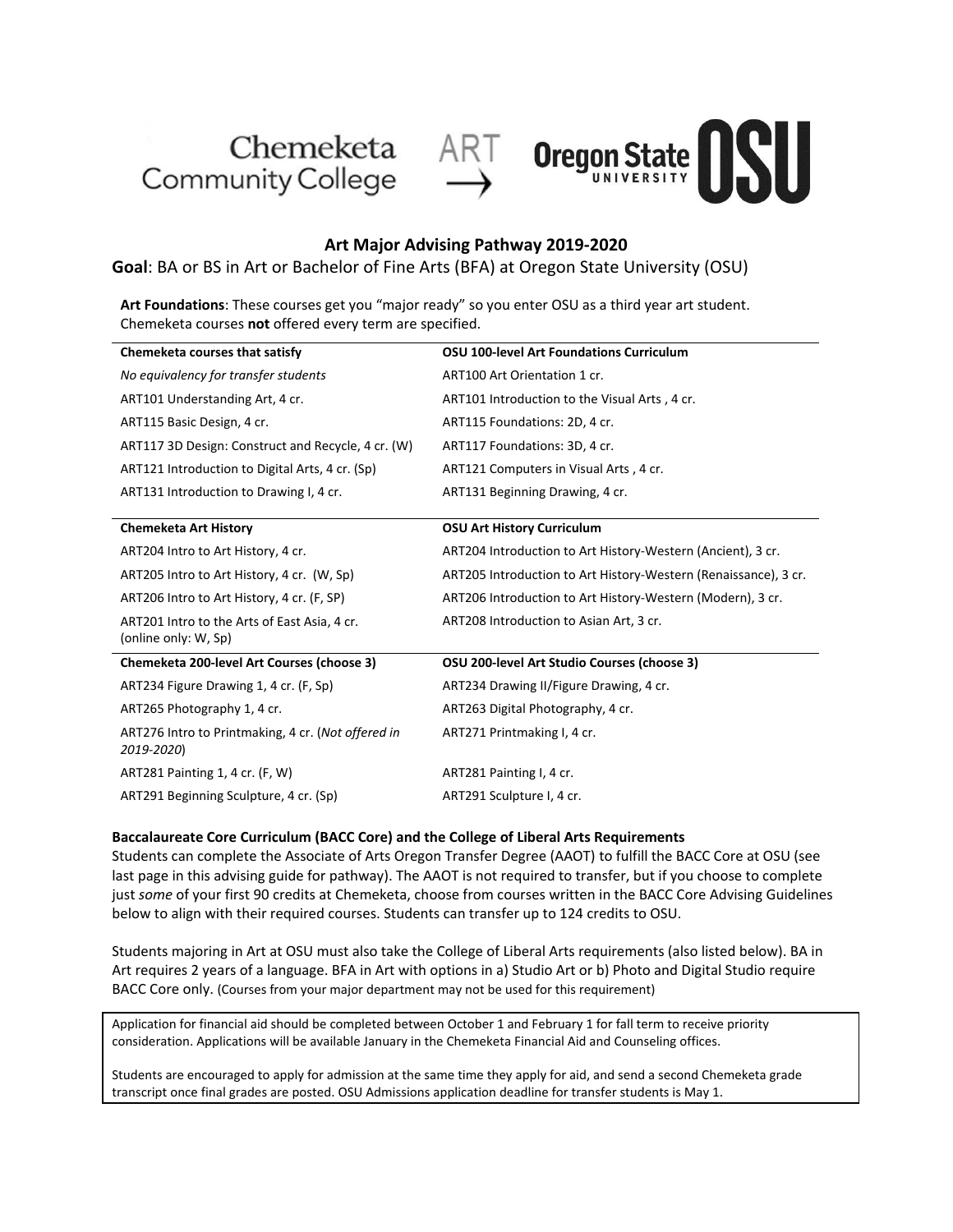| Chemeketa Courses Which Satisfy Requirements                       | Cr.     | <b>BACC Core Requirements</b>             | Cr.            |
|--------------------------------------------------------------------|---------|-------------------------------------------|----------------|
| WR121 (must be completed before transferring)                      | $3 - 4$ | Writing I (Pass with "C-" grade or above) | 3              |
| BA214; JNL216; WR122, 227, 240, 241, 242, 243, 244, 245, 262,      | $3 - 4$ | Writing II                                | 3              |
| 263                                                                |         |                                           |                |
| COMM111, 112, 218, 219                                             | $3 - 4$ | Writing III Speech                        | 3              |
| MTH105 or 111, 112, 211, 241, 251 (must be completed before        | $4 - 5$ | Mathematics (Pass with "C-" grade or      | 3              |
| transferring)                                                      |         | above)                                    |                |
| <b>HPE295 Health and Fitness for Life</b>                          | 3       | <b>Fitness</b>                            | $\overline{3}$ |
| Must be taken at OSU as upper division in the major.               |         | <b>Writing Intensive Course</b>           |                |
| CH104, 105, 106, 115, 116, 117, 121, 122, 123, 201, 202, 221, 222, | $4 - 5$ | *Physical Science - Including Lab         | $4 - 5$        |
| 223; GEG105; GEO142, 143, 144, 201, 202, 203; GS104, 106, 107,     |         |                                           |                |
| 141, 142, 143; PH201, 202, 203, 207, 208, 209, 211, 212, 213       |         |                                           |                |
| B1101, 102, 103, 131, 132, 133, 143, 153, 200, 211, 212, 213, 230, | $4 - 5$ | *Biological Science - Including Lab       |                |
| 234; SOIL 205                                                      |         |                                           | 4              |
| Any courses above for Physical or Biological Science.              | $4 - 5$ | *One additional Physical Science or       | $4 - 5$        |
|                                                                    |         | Biological Science course-Including Lab   |                |
| ART 204, 205, 206; ENG107, 108, 109, 201, 202, 204, 205, 253, 254, | $3 - 4$ | *Western Culture                          | 3              |
| 275; FA255; GEG106, 207; HST 104, 105, 106, 201, 202, 203, 228;    |         |                                           |                |
| PHL201, 203, 206; REL202, 203.                                     |         |                                           |                |
| ART 201; ATH212, 214, 231; CLA201, 202, 203; ENG257; GEG201,       | $3 - 4$ | *Cultural Diversity                       | 3              |
| 202, 220; HST104, 105, 106, 157, 257, 258, 270; HUM220, REL 160,   |         |                                           |                |
| 201, 202; SSC100.                                                  |         |                                           |                |
| ART101, 201, 204, 205, 206; ENG 100, 104, 105, 106, 107, 108,      | $3 - 4$ | *Literature and the Arts                  | 3              |
| 109, 201, 202, 204, 205, 220, 250, 253, 254, 256, 257, 258, 260,   |         |                                           |                |
| 269, 275; FA255, 256,257; MUS 105, 161, 201, 202, 203.             |         |                                           |                |
| ATH103; EC201, 202; HE209; HM 210; PS201, 202, 205; PSY 100,       | $3 - 4$ | *Social Processes and Institutions        | 3              |
| 201, 202; SOC204, 205.                                             |         |                                           |                |
| HST201, 202, 203; SOC206, 210, 213.                                | $3 - 4$ | *Difference, Power, and Discrimination    | 3              |
| (Upper division course; must be taken at OSU)                      |         | <b>Global Issues</b>                      | 3              |
| (Upper division course; must be taken at OSU)                      |         | Science, Technology and Society           | 3              |

**\*No more than two courses from the same department may be used to fulfill this group of requirements.**

### **Students entering OSU who have earned an Associate of Arts Oregon Transfer degree from Chemeketa will be considered to have met OSU's lower division Baccalaureate Core Curriculum Requirements.**

Students graduating from high school in 1997 or after must have completed two years of the same high school-level second language or two terms of the same college-level second language, or demonstrated proficiency to be admitted to OSU

NOTES:

- 1. A maximum of 124 credit hours earned at a community college may be applied toward a baccalaureate degree.
- 2. Only courses with letter prefixes and numbers above 100 are accepted at OSU. Some **professional/technical courses numbered 100** or higher are not accepted as transferable courses. Please contact the office of admissions and orientation at OSU regarding specific courses. Professional/Technical courses include those with prefixes of: AH, AUM, BLD, BT, CA, CAM, CJ, COM, CVL, DEN, DRF, ECE, ED, ELT, EMT, ENL, ES, FE, FRP, FT, HD, HDF, HM, HOR, HS, HTM, MED, MFG, MT, NET, NUR, PHM, PLP, RD, SLP, SSP, ST, VC, VMW, WFB, WLD.
- 3. Students with professional/technical credits (including courses numbered 50-99) should contact the assistant registrar at OSU for assistance in determining transferability of these courses to an OSU major.
- 4. Departments, schools, or colleges at OSU may restrict the courses used by their major students to satisfy each general educational component.
- 5. OSU will accept "D" grades. Some departments, schools, or colleges may not accept "D's" in required courses.

This guide is subject to change without notice and should not be regarded as a contract between OSU and students attending Chemeketa Community College.